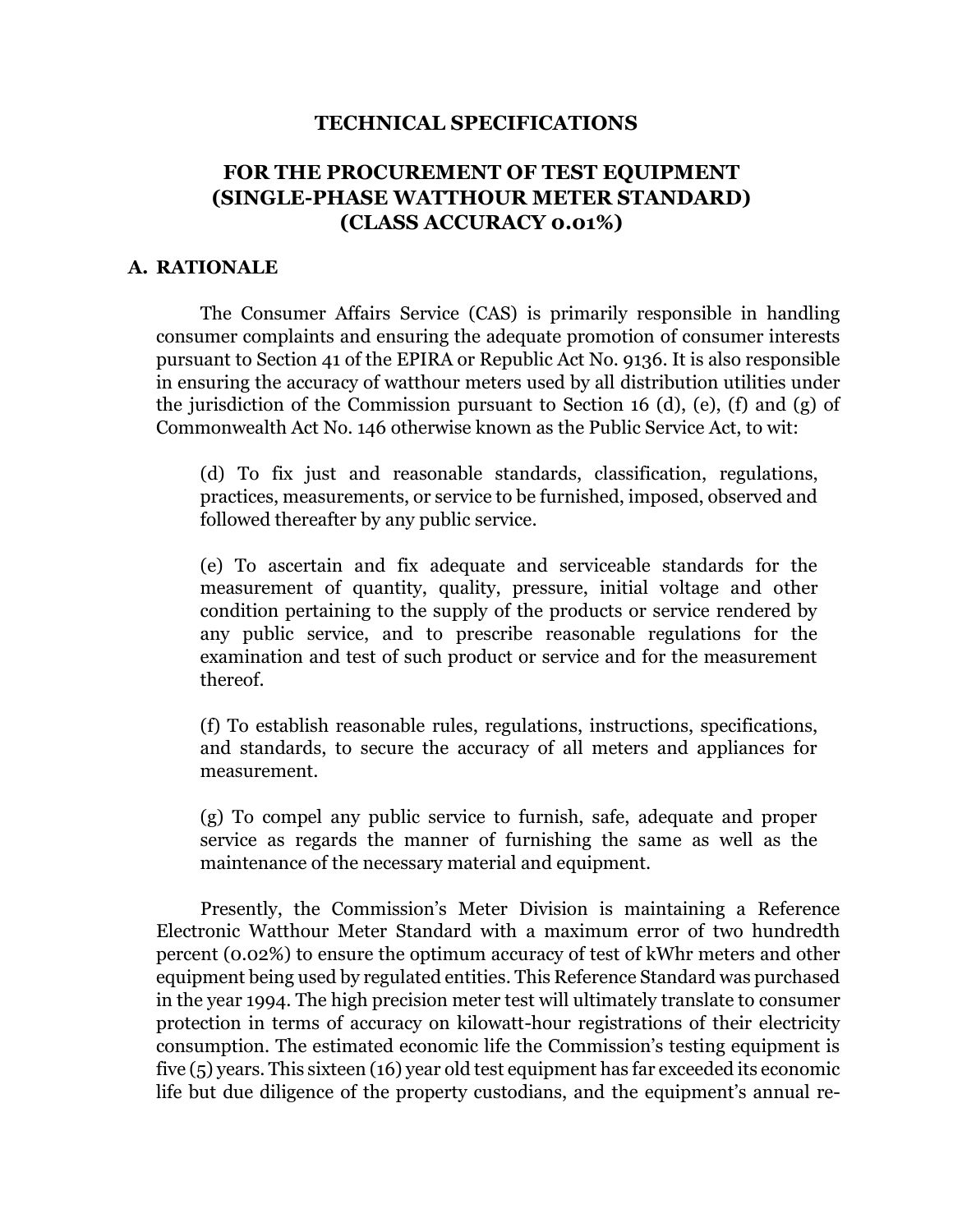certification trips to the manufacturer kept this equipment operational and accurate. This test equipment may, at any time, malfunction leaving the Commission without a reference standard.

### **B. OBJECTIVE**

The objective of the Consumer Affairs Service (CAS) is to purchase a test equipment with high accuracy measurement meter standard, which will be designated as the new ERC Single Phase Reference Meter Standard, and replace the Commission's old Reference Meter Standard. The old Reference Meter Standard will then be downgraded to Transfer Standard, which will only be used to test the distribution utilities' and Meter Shop's test equipment.

### **C. RESPONSIBILITIES OF THE WINNING BIDDER**

The following are the responsibilities/obligations of the winning bidder:

- 1. It shall be responsible for the safe-keeping of the items until it reaches the final destinations;
- 2. Provide After Sales Service and Technical support within seven (7) days for minor issues and within ninety (90) days for major issues;
- 3. Provide an updated Calibration Certificate traceable to ILAC-MRA;
- 4. Provide Hands-On-Training for a minimum of five (5) Meter Division Personnel within one month from acceptance, or within two (2) weeks from the lifting of local travel restriction;
- 5. Coordinate with the ERC General Services Division (GSD) and the Meter Division (MD) at least three (3) days before the date of delivery; and
- 6. Provide Certificate of Warranty for One (1) Year (at least).

## **D. RESPONSIBILITY OF THE ERC**

1. Acknowledge receipt of item, after testing and acceptance by the ERC Technical Property Inspection Committee (TPIC), including pertinent details such as quantity, date and condition of the items received;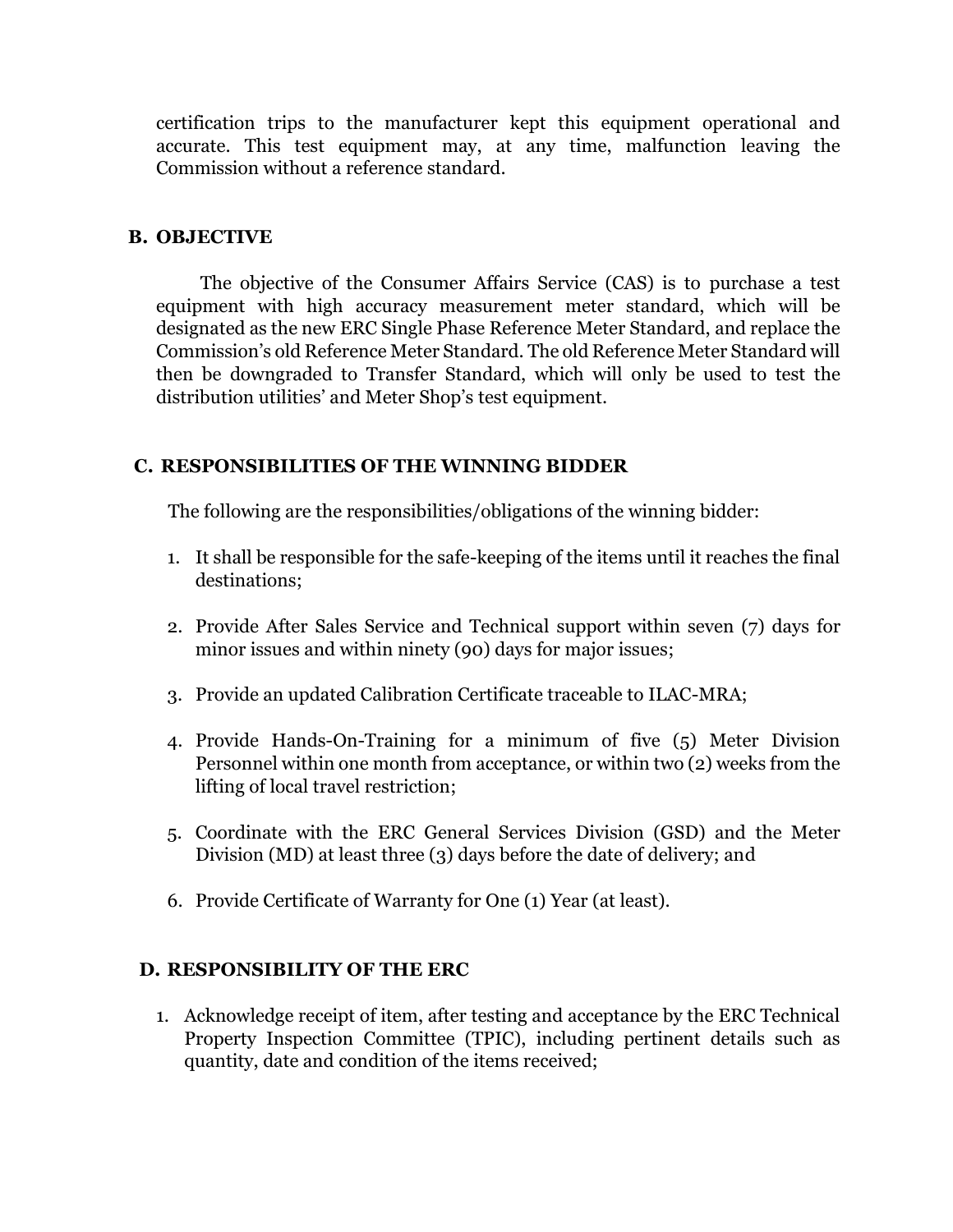- 2. Prepare payments due to the Winning Bidder after the delivery to the ERC Main office and acceptance of the item; and
- 3. Return the Performance bond to the Winning Bidder after it had complied with the requirements.

## **E. SCHEDULE OF DELIVERY**

The Winning Bidder should deliver the Equipment to the ERC Main Office, Pacific Center Building, 33 San Miguel Avenue, Pasig City, within sixty (60) calendar days from receipt of the Notice to Proceed.

## **F. SPECIFICATIONS OF THE ERC SINGLE-PHASE REFERENCE ELECTRIC WATTHOUR METER STANDARD (0.01%)**

**1 set** Single Phase Electric Watthour Meter Standard (To be designated as the new ERC Single Phase Reference Meter Standard)

Power Supply:  $115 \sim 230$  VAC, 60HZ or better Fusible Power Supply System Accuracy: 0.01% (Guaranteed) Measurement Ranges Current :  $0.03 \sim 60$  Amps or wider range, 1mA resolution  $60 \sim 500$  Volts or wider range  $Voltage$  :

| Frequency :          | $45 \sim 65$ Hz.               |
|----------------------|--------------------------------|
| Phase Angle:         | $0^{\circ} \sim 359.9^{\circ}$ |
| <b>Power Factor:</b> | $-1.0 \sim +1.0$               |

Programmable Pulse Output

Complete set of Stackable current & potential leads

Complete set of connectors & accessories

Optical & Visible Light Scanning Heads

Capable of Automatic % Error Calculation

Power Supply Cable

Weather-proof carrying bag

Instruction Manual

Certificate of Warranty (at least one year)

Updated Calibration Certificate traceable to an International Standard

(to be provided upon delivery of the equipment)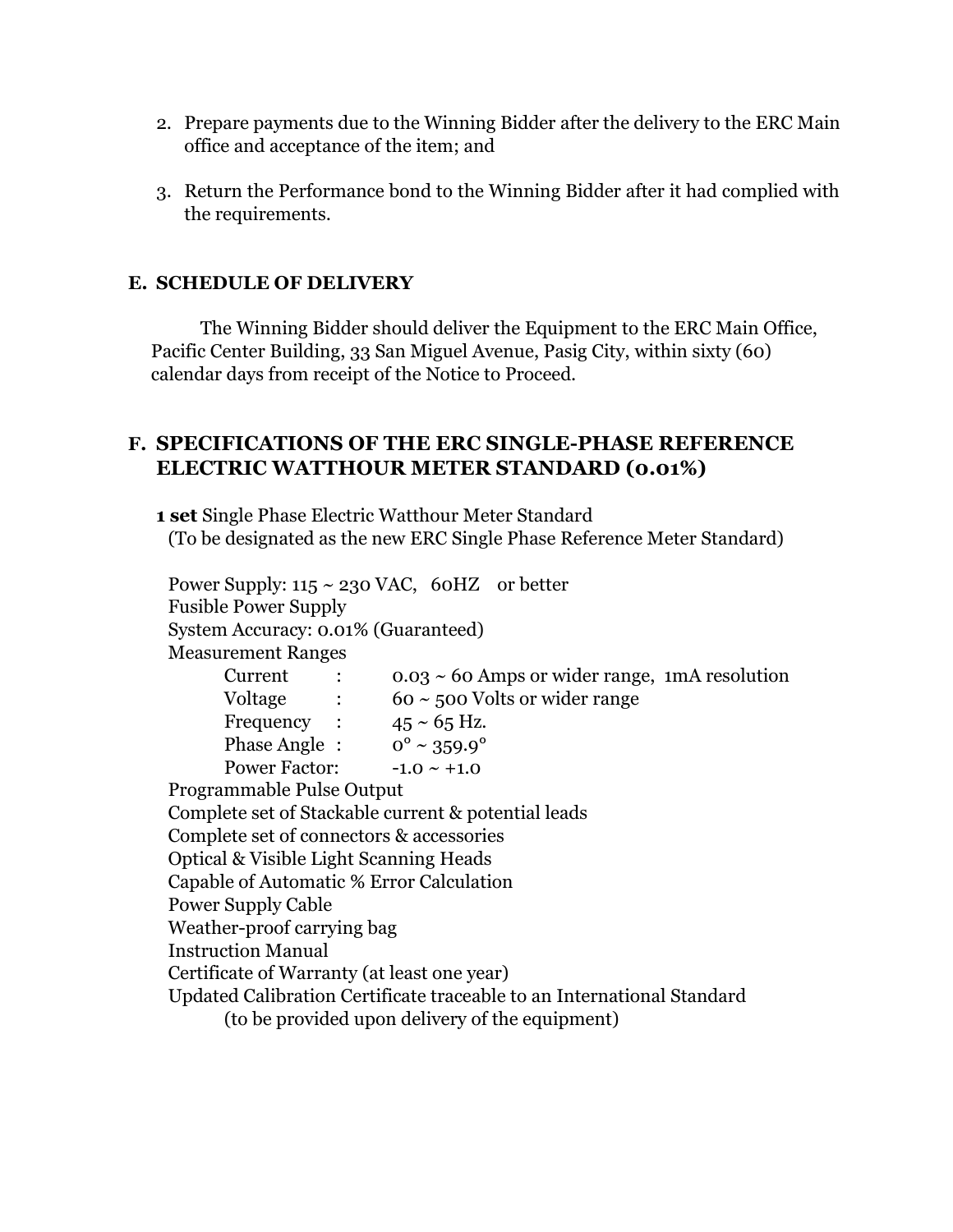#### **G. MODE OF PROCUREMENT**

The procurement shall be undertaken through Public Bidding pursuant to RA No. 9184 and its 2016 Revised IRR.

### **H. FUND SOURCE and APPROVED BUDGET FOR THE CONTRACT**

- 1. The fund for this engagement shall be sourced from the General Appropriations Act (GAA) for the fiscal year 2020 of the ERC.
- 2. The Approved Budget for the Contract for the project is **THREE MILLION PESOS** (PhP 3,000,000.00), inclusive of all government taxes, and other fees and charges.

### **I. PAYMENT SCHEME**

- 1. The Total Contract Price which should not exceed the ABC of **THREE MILLION PESOS (Ph₽ 3,000,000.00)**. Payment shall be released within thirty (30) days after the completion of delivery of the item including the Certificate of Calibration issued by the subject calibration laboratory at the ERC Main office, and final acceptance.
- 2. Since the above payment shall be subject to the usual government accounting and auditing requirements, the Winning Bidder is expected to be familiar with the Government Accounting and Auditing Manual (GAAM).

## **J. ACCEPTANCE/REJECTION PERIOD**

Testing/Inspection and Acceptance or Rejection: Within 15 calendar days from the actual delivery date, the ERC authorized representative shall test and inspect the equipment and indicate in the Inspection and Acceptance Report that equipment is in accordance with the required specifications, or if not, indicate in the said Report that there are parts or functionalities that need to be replaced or adjusted. The supplier shall be given a reasonable number of days to make the necessary replacement or adjustment. After which, the ERC authorized representative shall test and inspect the equipment again and either issue an Inspection and Acceptance Report stating that the equipment is in accordance with the specifications, or Reject the equipment if it is not found compliant with the required specifications.